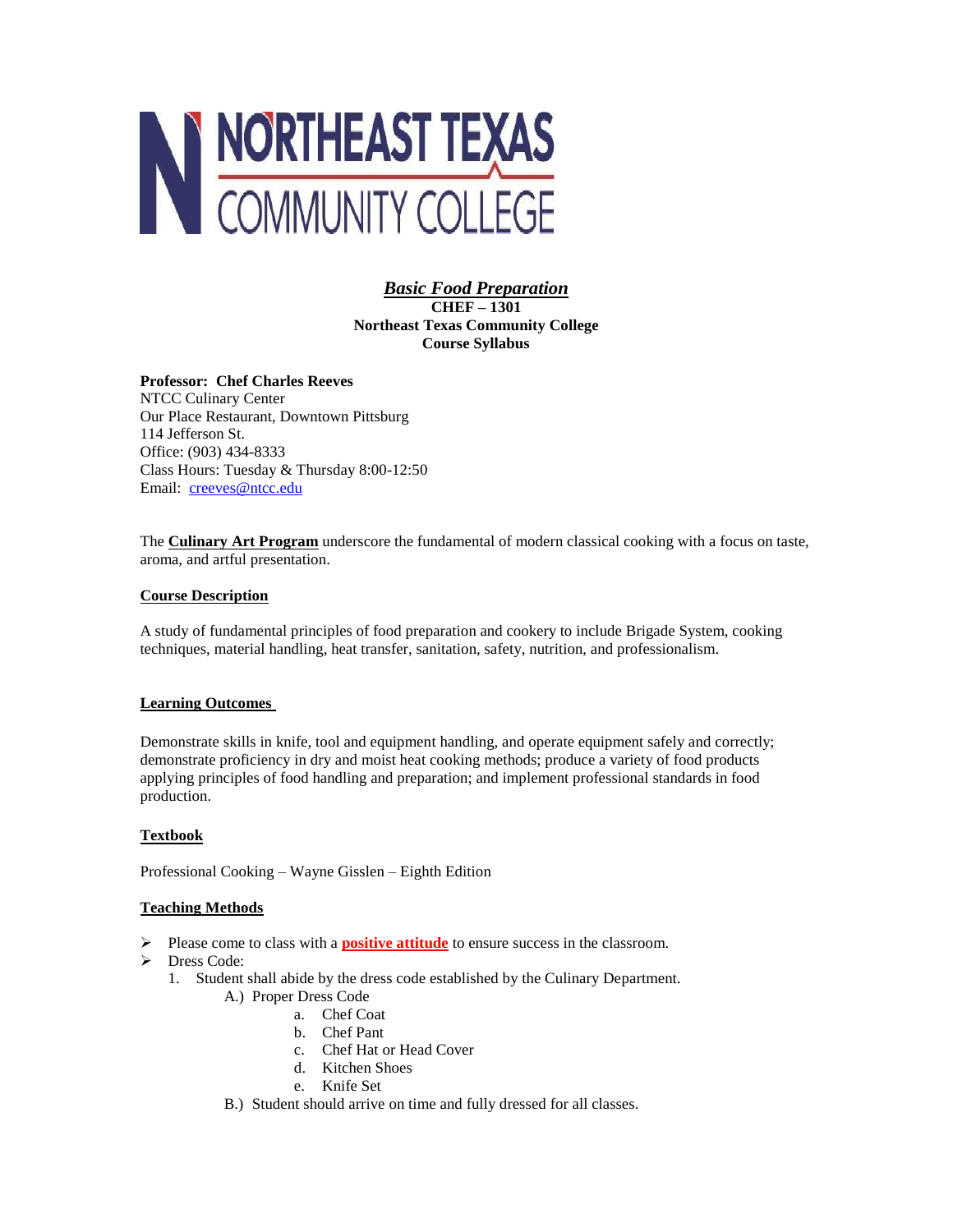- a. Become knowledgeable of food terminology and equipment throughout the kitchen.
- b. All students must DO reading assignment of the textbook and come prepared!!!!
- c. Remember, this is a college course and it is crucial to be prepared for every class
- d. Class Disruptions (cell phones, pagers, leaving during class, side conversations, etc.) Please turn all devices off during class.

### *\*\*IMPORTANT NOTE:* **Students who have poor attendance and little participation in classroom discussion will receive a grade of "F".**

### **Rules:**

- o *Students will be on time and complete uniform*.
- o Do not leave without notifying the instructor.
- o Come with book and approved tool kit.
- o No cell phone allowed during class or lab time.
- o Hair must be restrained by a hat or hairnet.

#### **College and Department regulations with regards to absenteeism:**

The Culinary Arts will allow (3) unexcused absences per semester before being dropped from the class. Excused absences will be; jury duty, death in the immediate family, military duty and unforeseen circumstances. It is the responsibility of the student to make up material outside of class time.

### **Evaluation and Grading Criteria**

| Participation/Attendance     | 30% |
|------------------------------|-----|
| Assignments/Quizzes          | 20% |
| Projects                     | 10% |
| Presentation/Professionalism | 10% |
| <b>Final Examination</b>     | 30% |
| TOTAL:                       |     |

## **Grading:**

Two (2) major 150 point examinations, evenly spaced through the semester, will be given. A daily grade totaling 200 points will be collected from a series of assignments, lab work and activities, quizzes and daily participation. Team/individual project assigned by instructor will count toward the daily grade. A comprehensive final exam will contribute 300 points to the final grade

| Major Exams (2)                     | 300 Points |
|-------------------------------------|------------|
| Participation/Attendance            | 200 Points |
| Presentation/Professionalism        | 100 Points |
| Daily Grade/Projects                | 200 Points |
| <b>Weekly Comprehensive Quizzes</b> | 100 Points |
| <b>TOTAL POINTS:</b>                | 900 Points |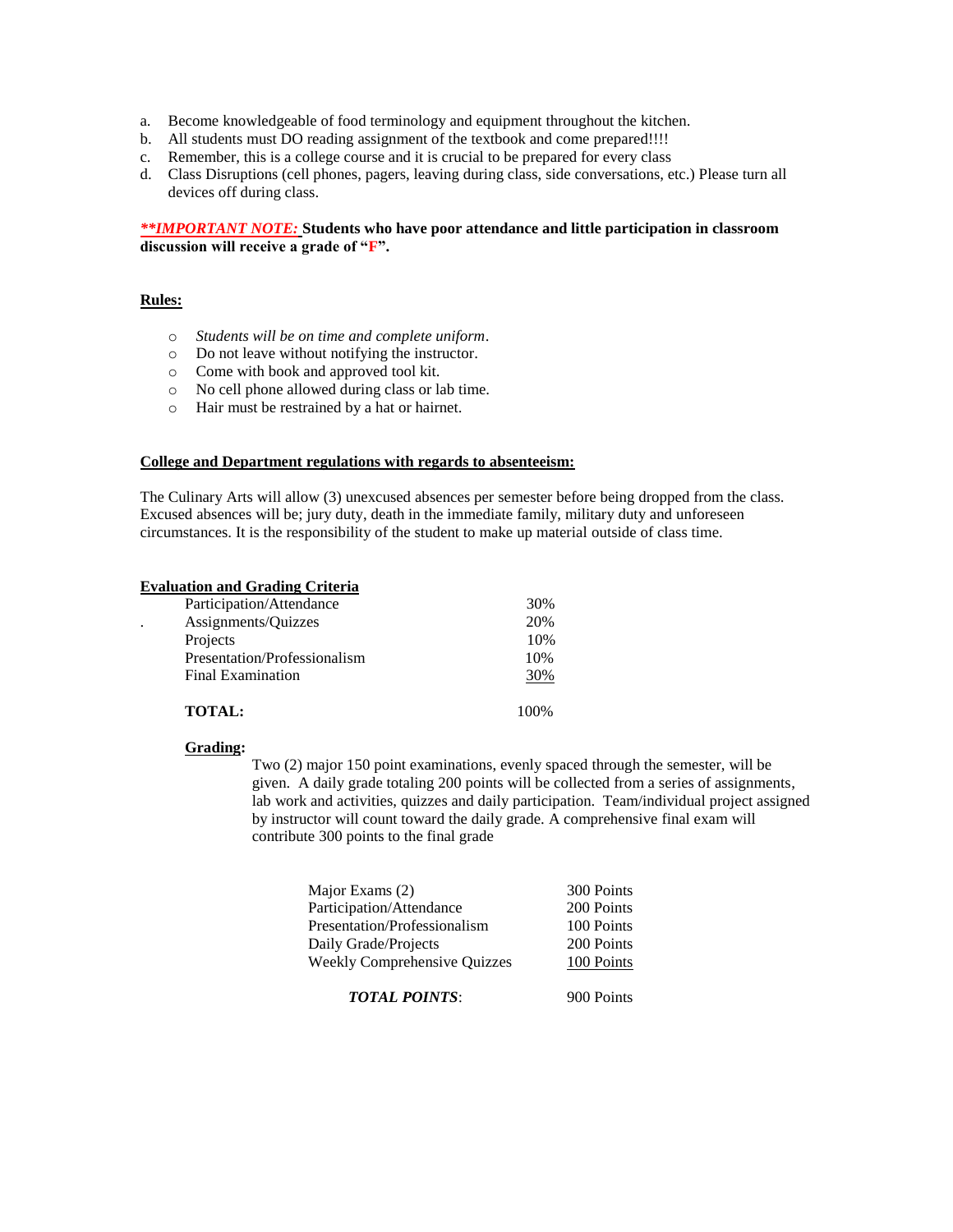## **Grade Totals:**

- A= 900 800 points
- B= 799 600 points
- $C = 599 400$  points
- D= 399 200 points
- F= 199 points or below

# *Topics:* (*This is merely a course outline and is subject to change with prior notice.)*

## **Lectures & Discussions:**

## *Chapter #1*

- o Standards of Professionalism
- o Math in Kitchen (Quiz)
- o Lab

## *Chapter #4 & #6*

- o Basic Cooking Principles
- o Demonstrate skills in knife
- o Seasonings, Spices & Building Flavor

## *Chapter #2*

- o Standards of Professionalism (Safety)
- o Demonstrate skills in knife
- o Math in Kitchen
- o Lab

## *Chapter #3 & #5*

- o Cooking Terms
- o Demonstrate skills in knife
- o Tool and equipment handling
- o Math in Kitchen
- o Total Yield
- o Converting Recipes
- o Serving Size
- o Lab

## **Chapter #7**

- o Preliminary Cooking and Flavoring
- o Preparation for Frying & Saute
- o Lab

## *Chapter #8*

- o Mirepoix & Stocks
- o Roux
- o Glazes & Sauces
- o Lab